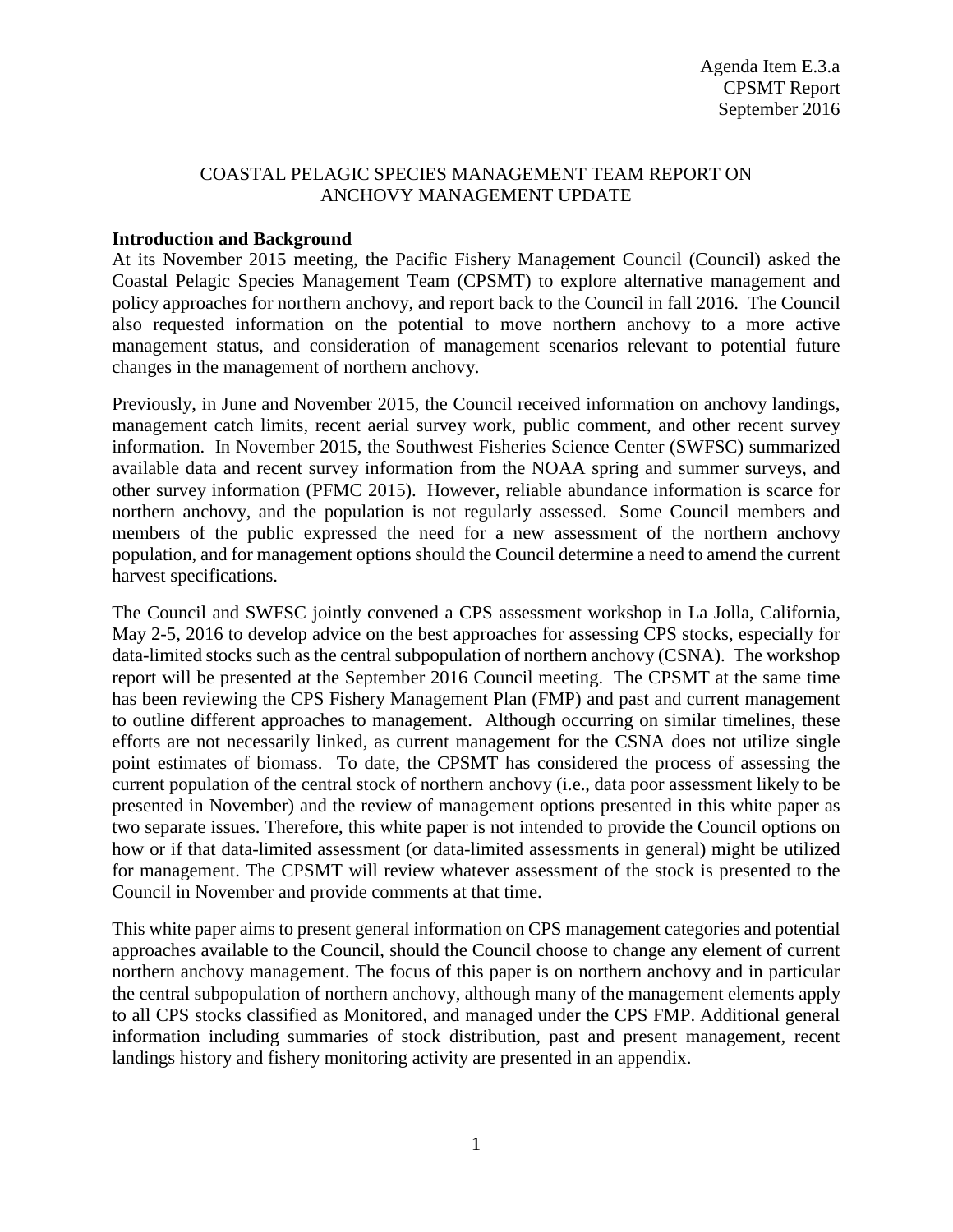#### **CPS Management Categories**

Management unit stocks in the CPS FMP are classified under three management categories: Active; Monitored; and Prohibited Harvest species (krill). Categorization in either the Active or Monitored category depends on the nature of the fishery, management goals, assessment and monitoring capabilities, and available information. All stocks in these categories are "Management Unit Species." The Active category is for stocks and fisheries with biologically significant levels of catch, or biological or socioeconomic considerations requiring relatively intense harvest management procedures. The Monitored category is for stocks and fisheries where it has been determined that intensive harvest management (e.g., annual stock assessments and annual harvest specifications) is not necessary and where monitoring of landings and available abundance indices and other biological information are sufficient to manage the stock in a sustainable manner and prevent overfishing.

Stocks in the Active category are relatively data-rich, supporting annual or regularly scheduled quantitative stock assessments, and annual adjustments of target harvest levels by the Council and NMFS. Annual catch levels for the two Active managed species (Pacific sardine and Pacific mackerel) are set based on formulas incorporating annual biomass estimates from stock assessments or projections.

Management of Monitored finfish stocks, in contrast, involves tracking landings against the precautionary ACLs and qualitative comparison to available abundance data, or other available scientific information (see Ecosystems Considerations chapter of SAFE). Typically data-limited or data-poor, Monitored stocks lack periodic stock assessments and regular adjustments to target harvest levels. Because stock assessments are not regularly conducted for species in the Monitored stock category (jack mackerel and northern anchovy), precautionary ABC control rules are utilized, along with any relevant biological data, to help gauge the need for more active or annual management. The primary reason for Active and Monitored management categories is to use available agency and Council resources in the most efficient and effective manner while satisfying goals and objectives of the FMP, including preventing overfishing. This distinction enables managers and scientists to concentrate efforts on stocks and segments of the CPS fishery that need greatest attention or where the most significant benefits might be expected.

If warranted, species in either the Active or Monitored category may be subject to management measures such as catch allocation, gear regulations, closed areas, closed seasons, or other forms of "active" management. Trip limits and a federal limited entry (LE) permit program are already in place for all CPS finfish in California south of 39° N Latitude. In addition, states may implement regulations to manage CPS. Washington utilizes a variety of rules tailored to meet species or fishery specific needs, including a LE license program, trip limits, area and season closures, and gear restrictions. Oregon also utilizes a variety of rules to meet species or fishery specific needs, such as a LE license program for sardines, gear restrictions, bycatch restrictions, wastage restrictions, and reporting requirements.

#### **Potential Management Approaches**

Depending on available information or an identified point of concern, the Council could leave a Monitored stock in the Monitored category, or move it into Active management. The FMP describes in detail the rationale and process for such changes, but it is important to note that changes to harvest specifications and certain other components may be made even without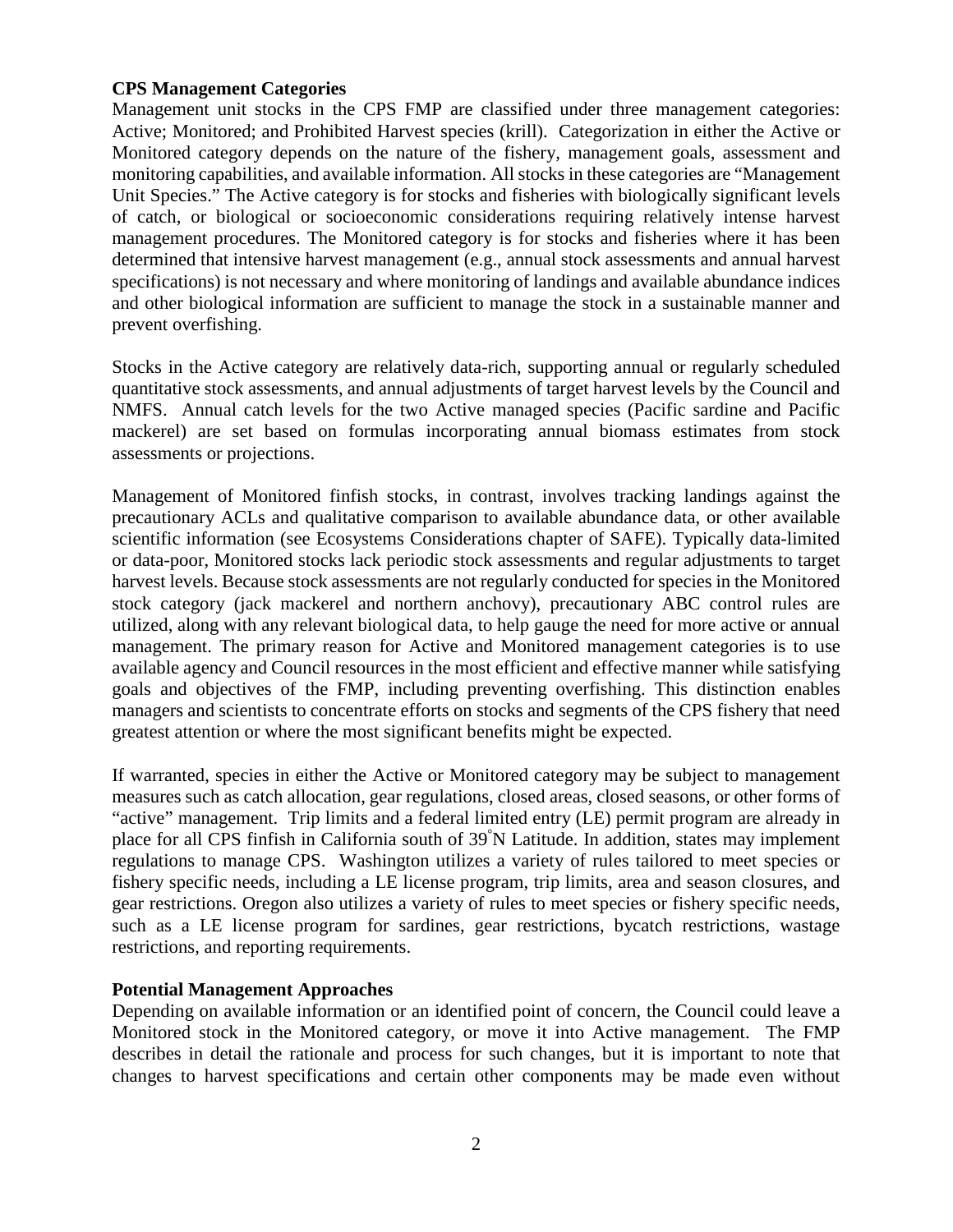changing management categories. Existing harvest specifications and reference points for CPS Monitored stocks are shown below (see Appendix for more information on current management):

| <b>Stock</b>  | OFL                    | <b>ABC</b>             | <b>ACL</b>          | <b>ACT</b>          |
|---------------|------------------------|------------------------|---------------------|---------------------|
| <b>NSNA</b>   | 39,000mt               | 9,750 <sub>mt</sub>    | 9,750 <sub>mt</sub> | 1,500 <sub>mt</sub> |
| <b>CSNA</b>   | 100,000mt              | 25,000mt               | 25,000mt            |                     |
| Jack mackerel | 126,000mt              | 31,000mt               | 31,000mt            |                     |
| Market squid  | Fmsy proxy             | Finsy proxy            | Exempt (lifecycle   |                     |
|               | resulting in egg       | resulting in egg       | $<1$ year)          |                     |
|               | escapement $\geq 30\%$ | escapement $\geq 30\%$ |                     |                     |

Table 1: Harvest Specifications for CPS Monitored Stocks

Under the default ABC HCR for Monitored stocks, these current ABC levels for the finfish stocks have been reduced from their respective OFLs by 75 percent in recognition of the uncertainty surrounding the annual variability in their stock status and therefore their OFLs. The Council set the ACLs equal to the ABCs for NSNA, CSNA, and jack mackerel. Unlike Pacific sardine and Pacific mackerel where regular stock assessments are conducted enabling annual changes to their respective harvest specifications through routine management measures, the OFL/ABC/ACL levels for stocks in the Monitored category are intended to stay in place until 1) new scientific information becomes available to warrant changing them (OFL/ABC); 2) fishery operations change in a manner that there is new management uncertainty in the ability to track landings against the ACL necessitating a reduced ACL; or 3) if landings increase and consistently reach the ABC/ACL level, thereby necessitating a potential change to active management under the FMP (described below). Therefore retaining a stock as Monitored does not preclude changes to harvest specifications.

Amending the OFL and ABC for a Monitored stock may require a management strategy evaluation (MSE)-like process to analyze ecological and socio-economic impacts, particularly if the proposed modification represents a change from using the default monitored stock control rule, and/or potentially an FMP amendment if new stock-specific MSY values (the basis for the OFL) were determined for either CSNA or jack mackerel. Amending an ACL or the ACT could potentially be done in a two meeting process depending on the rationale for necessitating a change.

Alternatively, if there is a need to pursue increased management oversight of Monitored stocks, the FMP describes a process for transition to the Active management category (and vice versa). In moving a Monitored CPS stock to Active management status, it would be necessary to determine whether to use the default HCR, or whether to develop a stock-specific HCR. The default HCR for Active managed species is:

# **Harvest = (Biomass – Cutoff) \* Distribution \* Fraction**

Where Cutoff equals the biomass below which there is no directed harvest, Distribution equals the proportion of the stock in U.S. water, and Fraction equals proportion of biomass above Cutoff that is allowable harvest. Currently, there are Distribution terms estimated for northern anchovy (CSNA only) and jack mackerel. The Northern Anchovy FMP and the EA to the CPS FMP Amendment 8 both compiled information that could be used to inform the Distribution parameter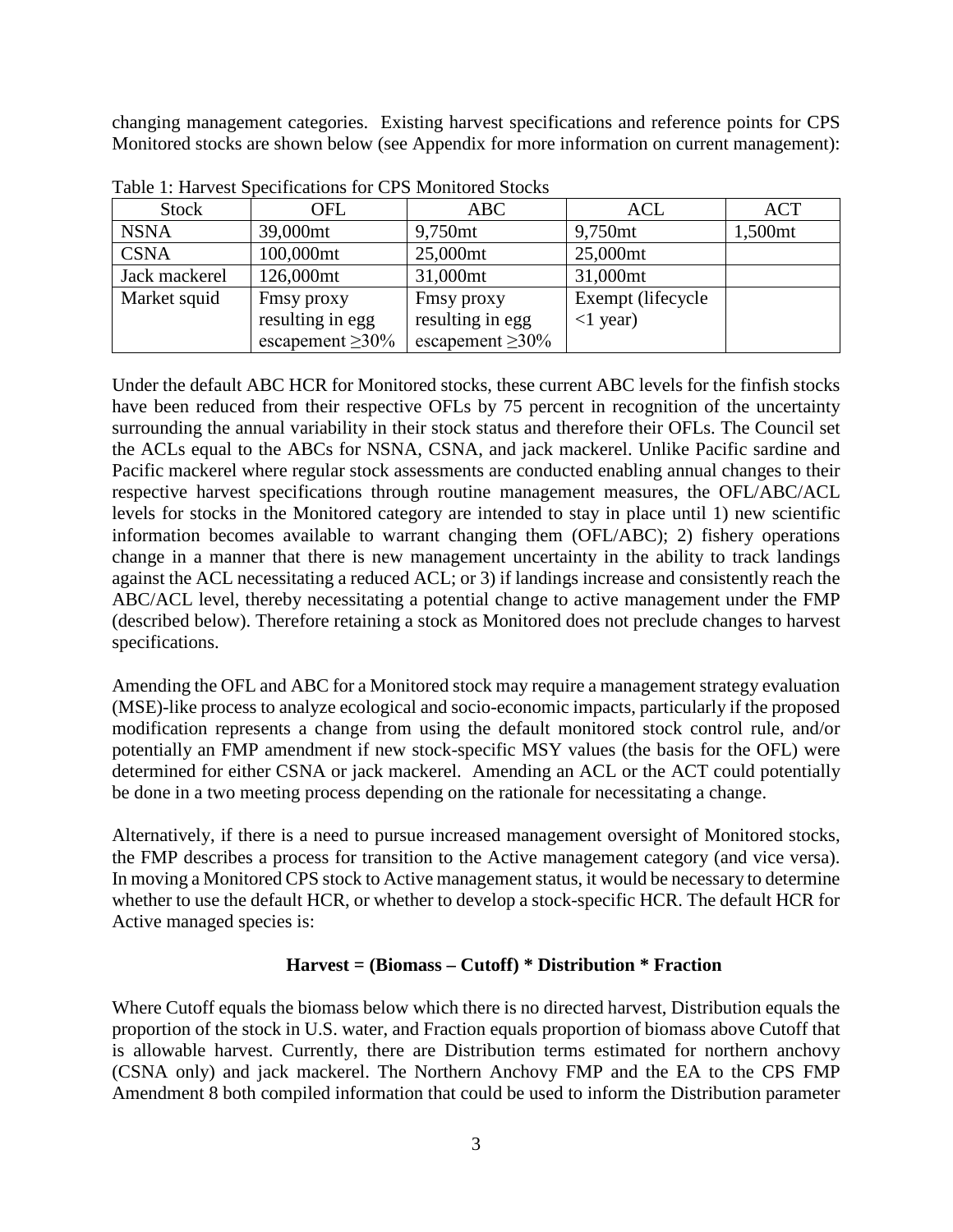for each. However, to use the default control rule Fraction and Cutoff parameters would have to be determined, requiring a workshop or series of workshops to provide the scientific information to develop options for these HCR parameters. If the Council chose to develop a stock-specific HCR, it could require an MSE-like process or a series of workshops, to develop and consider options for a new HCR. Harvest control rule parameters (e.g., Distribution, Fraction, Cutoff, or others) would need to be considered, but not necessarily included in a new HCR.

In moving to Active management, a stock would need to be assessed regularly (likely annually); and corresponding harvest specifications and management measures would need to be set (as with Pacific sardine and Pacific mackerel). Thus consideration should be given to the purpose of the Monitored stock classification, which is to maintain efficiency with regard to staff and institutional resources, especially for those stocks that are not heavily fished and are not at ecological risk.

Depending on need and Council objectives, strictly adhering to the categories is not necessary. An approach similar to that taken for Pacific mackerel could also be considered. While still categorized as an Active managed stock, the Council adopted in 2013 an assessment schedule that alternates full assessments every four years with catch-projection updates every two years. Harvest specifications for Pacific mackerel are adopted biennially.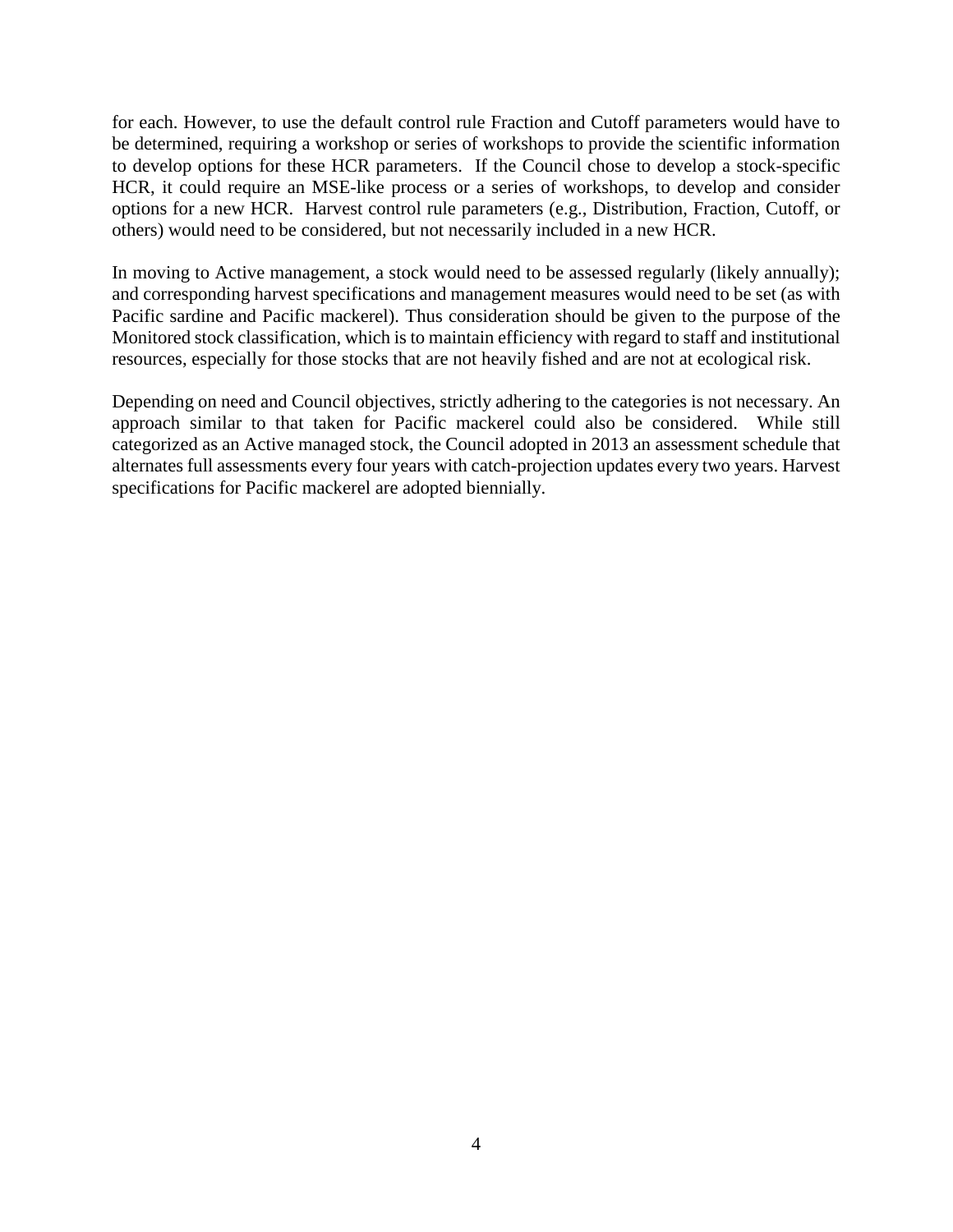# **Appendix: CPS Background**

#### **Northern Anchovy Distribution and Stock Structure**

Historically, populations of the northern anchovy, *Engraulis mordax*, have extended from Baja California (Mexico) to British Columbia (Canada). These populations reside in coastal waters where they are believed to be distributed in three major stocks or subpopulations: the southern, central and northern subpopulations (Figure 1). The southern subpopulation occurs only in Mexican waters and ranges from south of Ensenada to Baja California. The central and northern subpopulations are transboundary stocks, although most of their population occurs in US waters.



Figure 1. Geographic distribution of the three subpopulations of northern anchovy from Baja California (Mexico) to British Columbia (Canada).

#### Central subpopulation

The central subpopulation of northern anchovy (CSNA) ranges from north of San Francisco Bay (38˚N) to Punta Baja (29˚N) in northern Baja California. In summer, this stock typically moves northward from southern California to central California, whereas in winter it migrates southward from Central California to Ensenada (Mexico). The CSNA primarily spawns in the southern California Bight (SCB) in winter and spring, with most spawning occurring from February to April. This stock spawns in waters ranging from 13.5 to 15°C and a salinity of less than 33 parts per thousand. Although not used for management purposes, the last formal stock assessment was conducted in 1995 and estimated the spawning biomass of 388,000mt (CV=38%). Since the mid-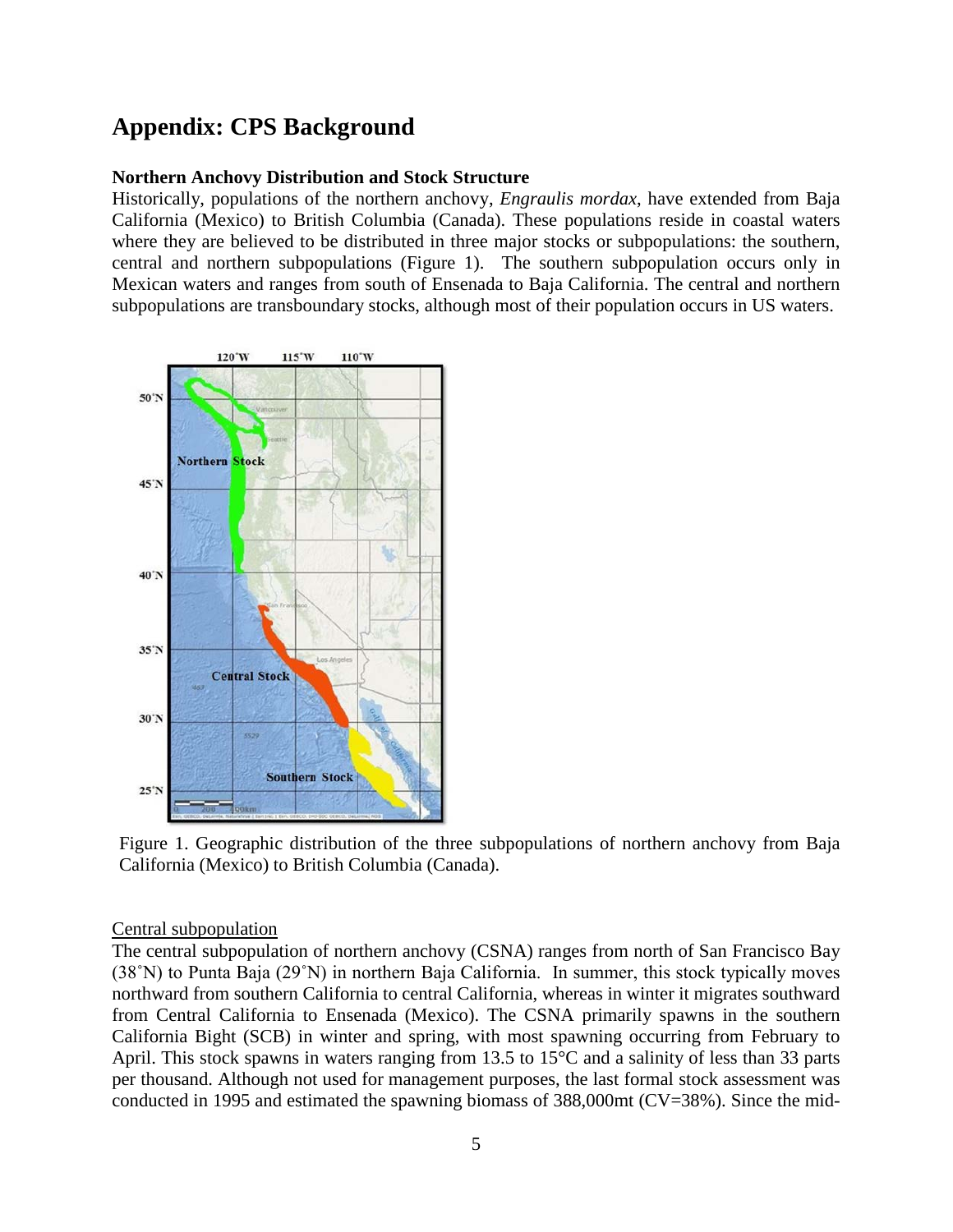1990s the stock appears to have generally declined and it appears to now be mostly concentrated in nearshores waters. There are high uncertainties on current biomass estimates of the CSNA, due to very few studies having been conducted in recent years, and limited data.

## Northern subpopulation

The northern subpopulation of northern anchovy (NSNA) is distributed approximately from Eureka, California (40.80˚N) to the Queen Charlotte Islands off British Columbia, Canada (56.65˚N). The NSNA mainly spawns off Oregon near the Columbia River plume, although spawning has been also observed in the Strait of Georgia (near the Fraser River, Canada). Its spawning habitat has similar characteristics as the CSNA, however this stock spawns mostly between May and November, with major peaks in June-July and October. Sea surface temperature influences the abundance of NSNA, and at lower biomass the stock tends to reside in inshore waters. The stock has not been formally assessed, however an acoustic survey conducted by the SWFSC in 1977 estimated spawning biomass to be 800,000 mt. In the 2000s the NSNA likely underwent a similar population decline to the CSNA.

## **Description of Fishery**

## Central Subpopulation of Northern Anchovy

The CSNA fishery in California is managed under the federal CPS limited entry program covering all CPS finfish landed south of 39°N latitude, with fishing effort concentrated within state waters. Historically in California, anchovy supplied a large reduction fishery, which produced fish meal, oil, and soluble protein. They are currently utilized for human consumption, bait, and animal feed. These uses may vary depending on time of year and oil content. Anchovy are also a substantial part of the live bait catch supplying the recreational fishery, especially the considerable commercial passenger fishing vessel industry.

# Northern Subpopulation of Northern Anchovy

Several distinct fisheries target NSNA, and most are day operations with relatively small volume. In Washington, anchovy fisheries provide live bait for recreational and commercial fisheries, and packaged bait for retail sales to recreational fishermen. The Quinault Indian Nation is beginning a purse seine fishery for anchovy within their Usual & Accustomed fishing areas. In Oregon, a commercial purse seine fishery for anchovy intermittently operates out of Astoria to supply markets for bait and human consumption. A single beach seine operation occurs only in the Umpqua River estuary (southern Oregon) to supply live and packaged bait for retail to recreational fisheries. In addition, commercial fishers are allowed to harvest anchovy in Washington and in some estuaries in Oregon for use as live bait in their own fishing operations, primarily for albacore tuna.

Commercial fisheries for NSNA are open access in Washington and Oregon. Washington rules limit the catch, possession or landing of anchovy to 5 mt daily and to 10 mt weekly, and the amount of anchovy taken for reduction (or the conversion of fish to products such as fish meal or fertilizer) to 15 percent of a landing by weight. In Oregon, landings are not limited, but rules are in place to reduce bycatch mortality and potential wastage of anchovy. The amount of anchovy used for reduction is limited to 10 percent of a landing by weight.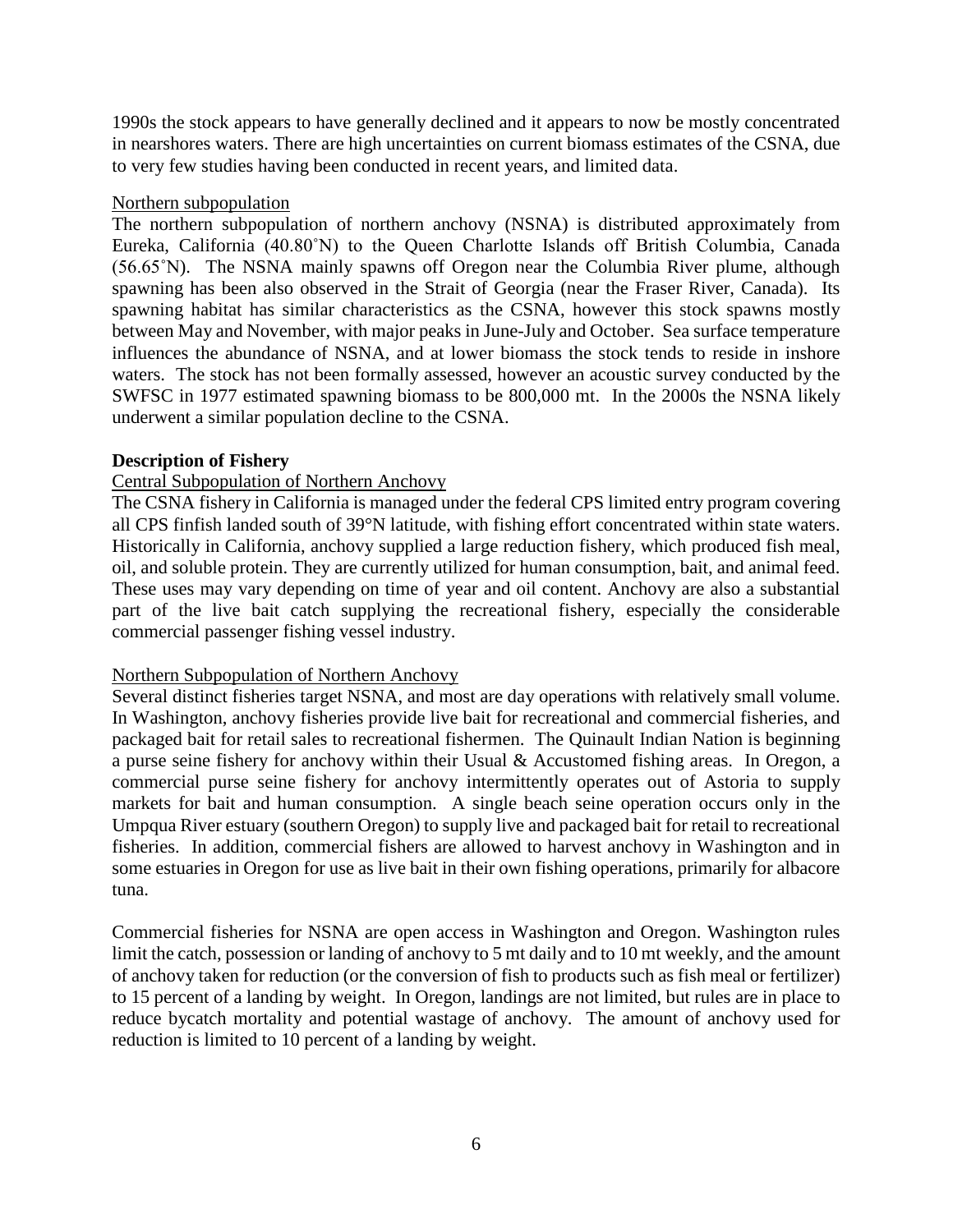## **Recent Landings**

Catches of the three finfish stocks in the Monitored category (both subpopulations of northern anchovy, and jack mackerel) have remained well below their respective ABC/ACL levels since implementation of the CPS FMP in 2000. Average catches over the last 10 years have been approximately 7,300 mt, 270 mt, and 660 mt for CSNA, NSNA, and jack mackerel, respectively. Annual landings are documented in the SAFE which also provides information documenting significant trends or changes in the resource, marine ecosystems, and fishery over time, and assessing the relative success of existing state and Federal fishery management programs.

# Central Subpopulation of Northern Anchovy

Unlike other CPS fisheries, California northern anchovy landings have primarily been in northern California ports, including Monterey Bay within the last decade. Additionally, when higher value fisheries such as market squid and Pacific sardine are slow due to lack of availability to the fishery or season closures, northern anchovy landings tend to increase. This is the most likely cause of the fluctuations in landings observed in (Figure 2). Landings of anchovy vary greatly depending on availability of other CPS to the fishery, market demand, and market price. Compared to recent years, there was a noticeable increase in landings in 2015.



Figure 2. California commercial landings of northern anchovy from 2000-2015.

# Northern Subpopulation of Northern Anchovy

Although of a smaller magnitude than the Pacific sardine fishery, northern anchovy support important fisheries on the Washington and Oregon coasts. Because these are small fisheries, recent landing data from state fish receipts for the two states are combined here to allow catch to be presented for all years (to protect confidentiality; see Figure 3). Through 2014, the majority of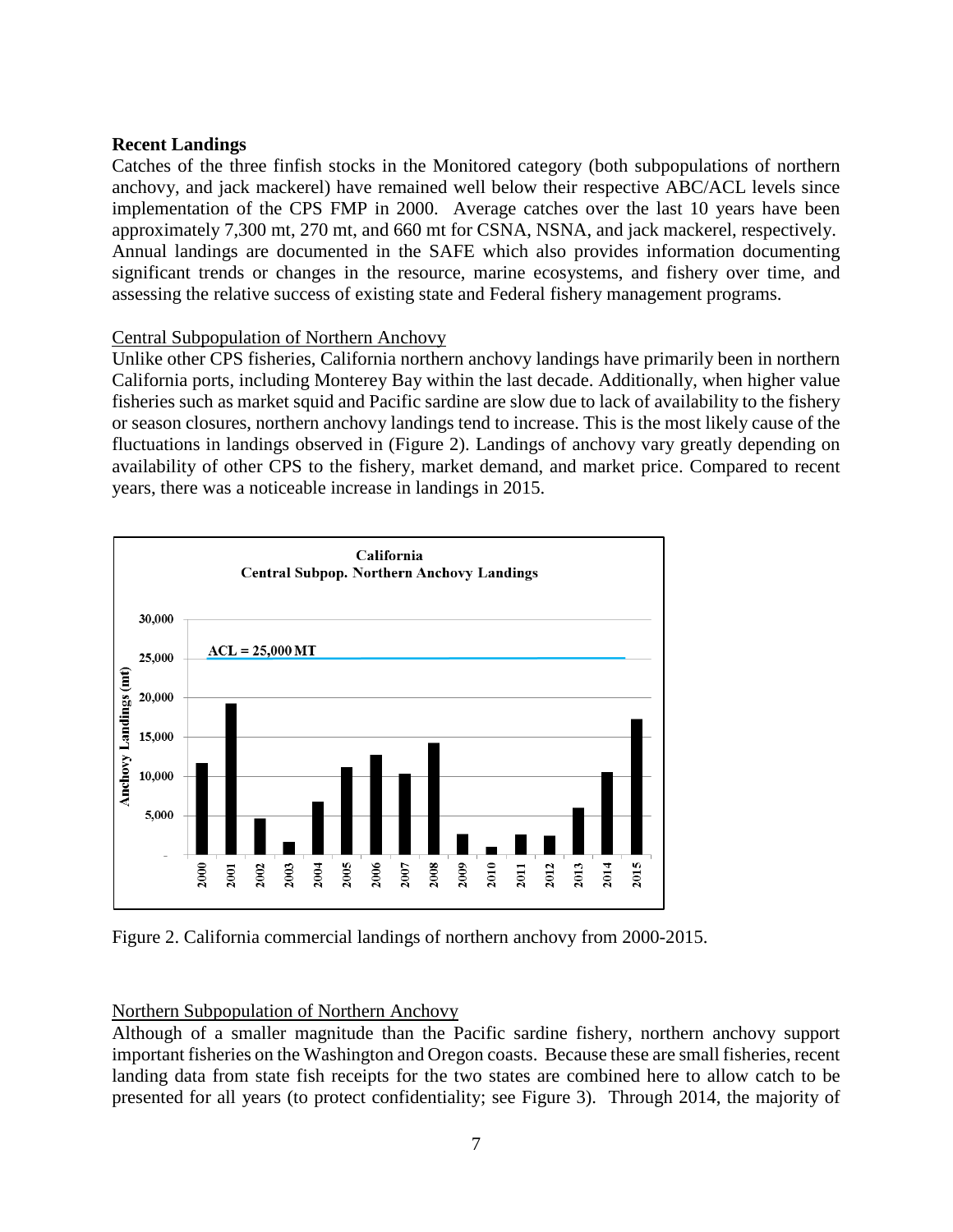landings were into Washington, averaging 215 mt over the prior decade compared to 54 mt for Oregon. In contrast, landings into Oregon increased significantly in 2015 pushing up the combined state total.



Figure 3. Washington and Oregon commercial landings of Northern anchovy from 2000-2015.

# **Current Management**

In 2010, the Council adopted Amendment 13 of the CPS Fishery Management Plan (FMP) which set harvest control rules for CPS. The OFL for Monitored stocks was set equal to existing stockspecific MSYs, except for NSNA for which MSY was not defined in the FMP necessitating the determination of a stock specific OFL. The MSY for the NSNA was later set at  $0.3$   $F_{MSY}$  in 2013 by the Council in response to litigation and was subsequently included in the FMP as Amendment 14.

The Monitored stock default ABC control rule sets ABC as 25 percent of the OFL. This nondiscretionary reduction in allowable catch is built into the harvest policy. Thus, although more generic and simpler than those used for stocks in the Active category, the Monitored HCR is also generally more precautionary. For instance, this results in the ABC for subpopulation CSNA being set 75,000 mt below its OFL to account for scientific uncertainty in that estimate and to prevent overfishing. Overfishing occurs in the CPS fishery whenever catch exceeds OFL. Values for OFL, ABC and ACL resulting from the default HCR for Monitored finfish stocks are shown in Tables 1-3.

|  |  | Table 1. Harvest Control Rule for Central Subpopulation Northern Anchovy |  |
|--|--|--------------------------------------------------------------------------|--|
|  |  |                                                                          |  |
|  |  |                                                                          |  |
|  |  |                                                                          |  |

| <b>OFL</b> | <b>MSY* DISTRIBUTION</b>  | 100,000 MT |
|------------|---------------------------|------------|
| <b>ABC</b> | $*0.25$<br>OFL            | 25,000 MT  |
| <b>ACL</b> | LESS THAN OR EQUAL TO ABC | 25,000 MT  |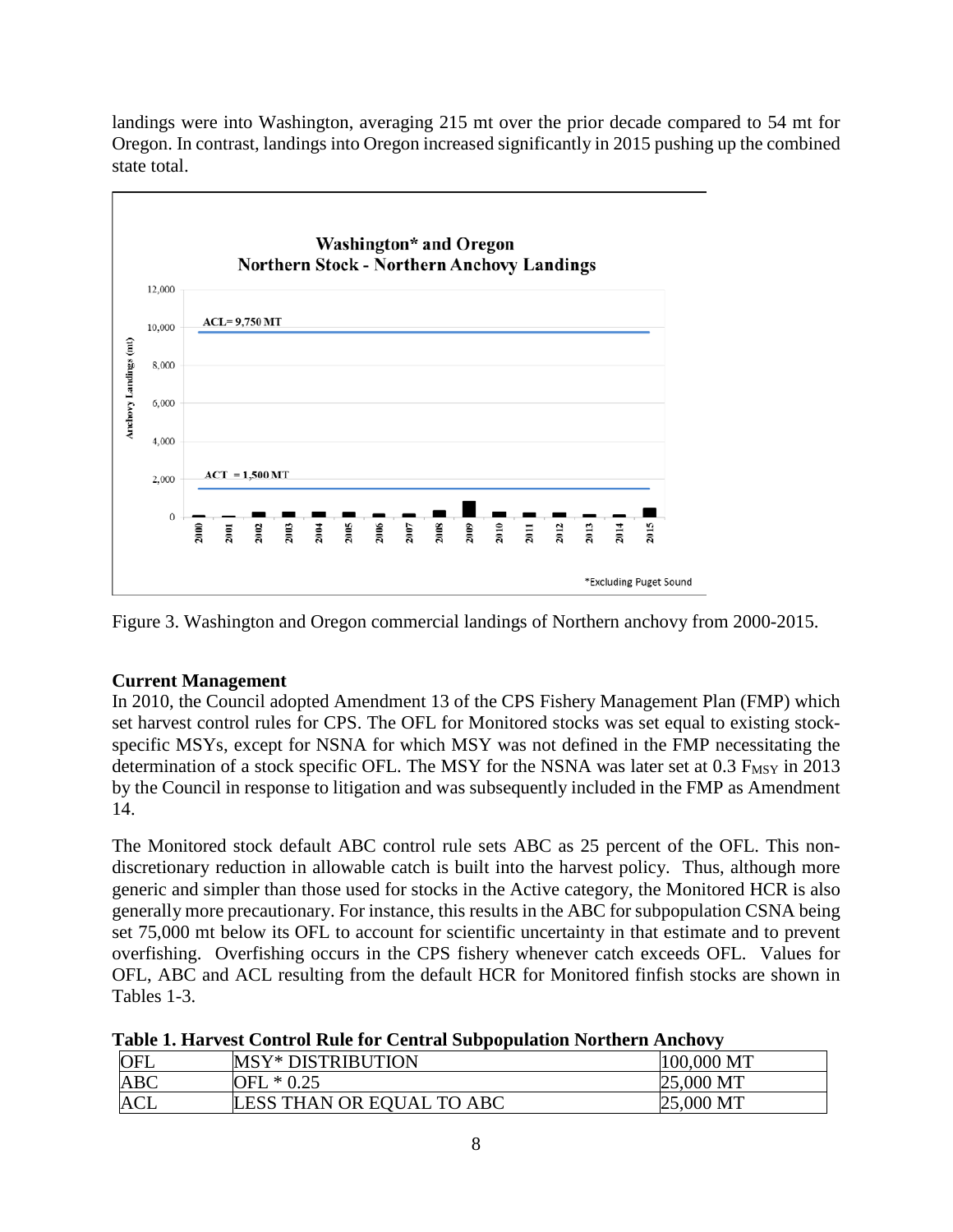| <b>OFL</b> | Stock specific OFL        | 39,000 MT |
|------------|---------------------------|-----------|
| <b>ABC</b> | OFL * 0.25                | 9,750 MT  |
| <b>ACL</b> | LESS THAN OR EQUAL TO ABC | 9,750 MT  |
| <b>ACT</b> |                           | 1,500 MT  |

**Table 2. Harvest Control Rule for Northern Subpopulation Northern Anchovy**

#### **Table 3. Harvest Control Rule for Jack Mackerel**

| OFL        | <b>MSY * DISTRIBUTION</b> | 126,000 MT |
|------------|---------------------------|------------|
| <b>ABC</b> | $\sim^* 0.25$<br>OFL      | 31,000 MT  |
| <b>ACL</b> | LESS THAN OR EQUAL TO ABC | 31,000 MT  |

## **Historical Management**

In 1978 the Northern Anchovy FMP was drafted, and federal authorities assumed management of the anchovy fisheries for CSNA. Over the years the FMP was amended, with the  $8<sup>th</sup>$  Amendment expanding the scope of the FMP and changing the plan name to reflect the addition of other CPS species. Implemented in 2000, Amendment 8 introduced Active and Monitored management categories and placed northern anchovy in the Monitored category. Prior to 1995, northern anchovy were actively managed in that routine assessments were conducted and used to inform management. Management and agency resource focus then changed as the fishery shifted from targeting primarily anchovy to sardine as environmental conditions began to favor the latter.

In establishing policy, the Northern Anchovy FMP considered three fisheries: the reduction fishery, the live bait fishery and a non-reduction fishery. Management was accomplished through a combination of a harvest control rule and fixed catch limits, season closures and geographic catch allocation. Overfishing was defined in the FMP using a spawning biomass criterion. If the spawning biomass fell below 50,000 mt for two consecutive years, all harvests (including those for live bait and other non-reduction purposes) were disallowed until the spawning biomass exceeded 50,000 mt.

The harvest control rule policy applied only to the reduction fishery and specified an optimum yield (OY) of (1) zero, if the estimated spawning biomass was less than or equal to 300,000 mt, or (2) 100 percent of the spawning biomass above 300,000 mt, up to a limit of 200,000 mt, if the spawning biomass was greater than 300,000 mt. And in the absence of a bilateral agreement with Mexico that also harvests CSNA, the FMP for northern anchovy allocated 70 percent of total OY to the U.S. reduction fishery and 30 percent to Mexican fisheries. Non-reduction use of northern anchovy was allocated 70 percent of a fixed 7,000 mt quota or 4,900 mt. The FMP imposed no numeric limit on live bait.

## **Fishery Monitoring and Biological Sampling**

In response to recent increases in landings, in January 2014 the CDFW incorporated northern anchovy into the finfish sampling program and began collecting biological information from the fishery to aid in monitoring the changes in the California fishery and to gather data that could be used in the development of a CSNA stock assessment. Since 2014, 160 northern anchovy samples (4,000 fish) have been collected statewide. CDFW staff processed the samples for weight, length,